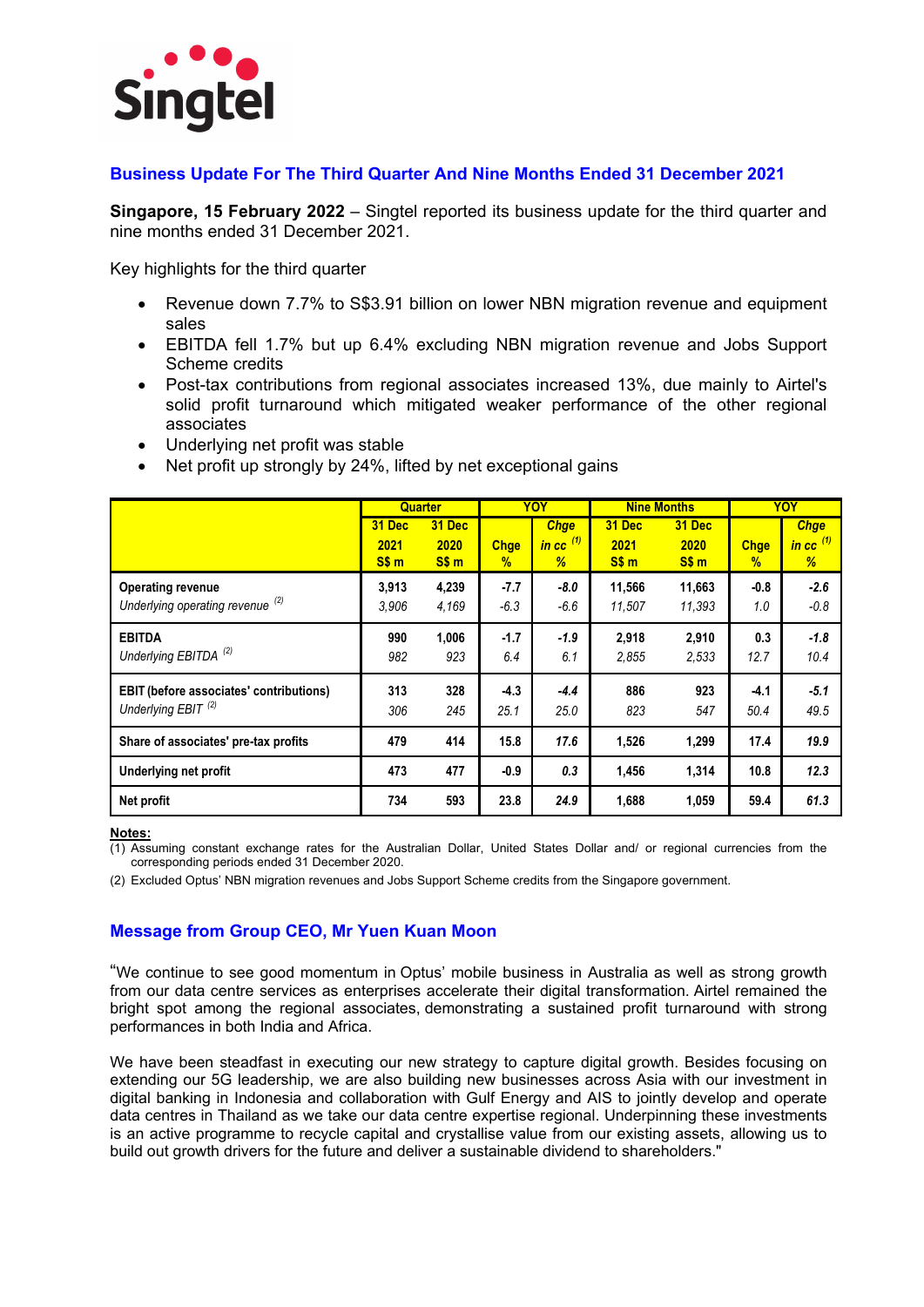# **Table Of Contents**

| гy |  |
|----|--|
|    |  |
|    |  |
|    |  |
|    |  |
|    |  |
|    |  |
|    |  |
|    |  |

### **Pg**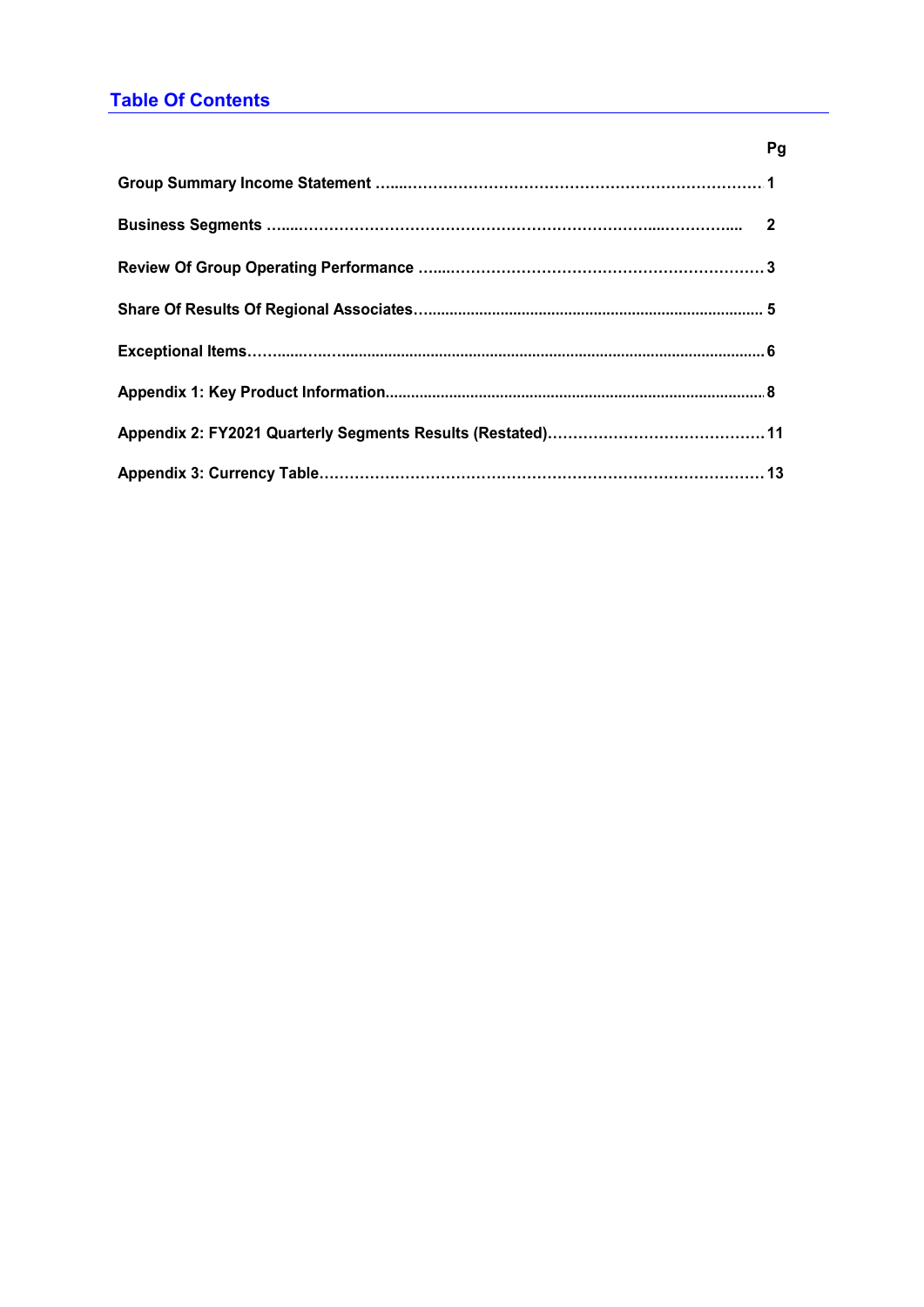#### **GROUP SUMMARY INCOME STATEMENT For The Third Quarter And Nine Months Ended 31 December 2021**

|                                                        | <b>Quarter</b> |                |                              | YOY                 | <b>Nine Months</b> |                |                              | <b>YOY</b>          |
|--------------------------------------------------------|----------------|----------------|------------------------------|---------------------|--------------------|----------------|------------------------------|---------------------|
|                                                        | 31 Dec         | 31 Dec         |                              | <b>Chge</b>         | 31 Dec             | 31 Dec         |                              | <b>Chge</b>         |
|                                                        | 2021<br>S\$ m  | 2020<br>S\$ m  | <b>Chge</b><br>$\frac{9}{6}$ | in cc $^{(1)}$<br>% | 2021<br>S\$ m      | 2020<br>S\$ m  | <b>Chge</b><br>$\frac{9}{6}$ | in cc $^{(1)}$<br>% |
| <b>Operating revenue</b>                               | 3,913          | 4,239          | $-7.7$                       | $-8.0$              | 11,566             | 11,663         | $-0.8$                       | $-2.6$              |
| <b>EBITDA</b><br>- EBITDA margin                       | 990<br>25.3%   | 1,006<br>23.7% | $-1.7$                       | $-1.9$              | 2,918<br>25.2%     | 2,910<br>24.9% | 0.3                          | $-1.8$              |
| Share of associates' pre-tax profits                   | 479            | 414            | 15.8                         | 17.6                | 1,526              | 1,299          | 17.4                         | 19.9                |
| <b>EBITDA and share of associates' pre-tax profits</b> | 1,469          | 1,420          | 3.4                          | 3.8                 | 4,444              | 4,209          | 5.6                          | 4.9                 |
| Depreciation & amortisation                            | (676)          | (679)          | $-0.4$                       | $-0.8$              | (2,032)            | (1,986)        | 2.3                          | $-0.3$              |
| <b>EBIT</b>                                            | 793            | 741            | 6.9                          | 7.9                 | 2,412              | 2,223          | 8.5                          | 9.5                 |
| Net finance expense                                    | (100)          | (92)           | 8.1                          | 8.0                 | (235)              | (297)          | $-20.9$                      | $-22.7$             |
| Taxation                                               | (217)          | (170)          | 27.5                         | 28.5                | (713)              | (608)          | 17.4                         | 18.6                |
| Minority interests                                     | (3)            | (1)            | 92.3                         | 92.3                | (8)                | (4)            | 100.0                        | 100.0               |
| <b>Underlying net profit</b>                           | 473            | 477            | $-0.9$                       | 0.3                 | 1,456              | 1,314          | 10.8                         | 12.3                |
| Exceptional items (post-tax)                           | 261            | 116            | 125.3                        | 126.3               | 232                | (255)          | nm                           | nm                  |
| Net profit                                             | 734            | 593            | 23.8                         | 24.9                | 1,688              | 1,059          | 59.4                         | 61.3                |

*"nm" denotes not meaningful.*

#### **Note:**

(1) Assuming constant exchange rates for the Australian Dollar, United States Dollar and/ or regional currencies from the corresponding periods ended 31 December 2020.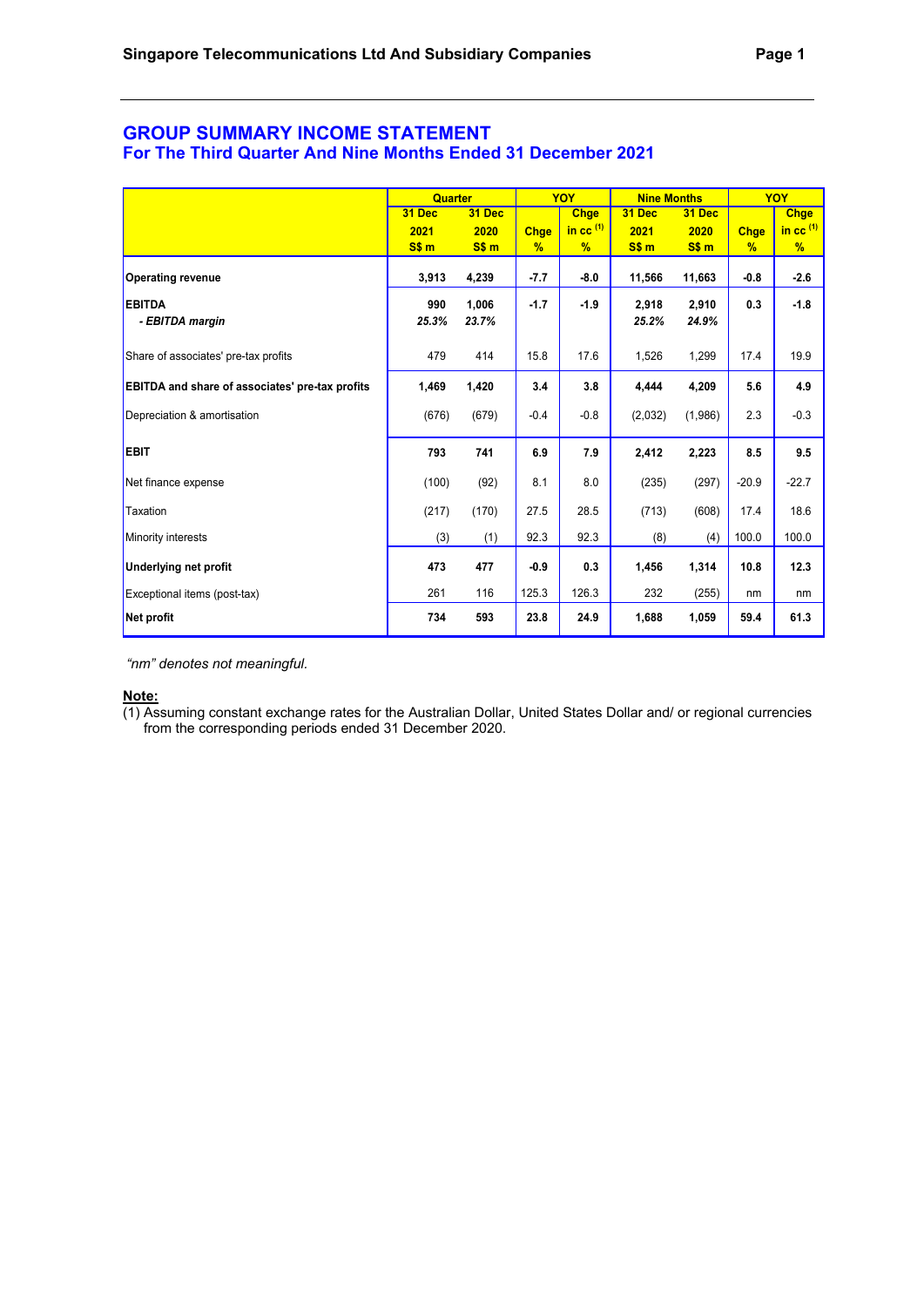### **BUSINESS SEGMENTS**

|                                                |                          | Quarter      |               | YOY            |                  | <b>Nine Months</b> | YOY           |                |
|------------------------------------------------|--------------------------|--------------|---------------|----------------|------------------|--------------------|---------------|----------------|
|                                                | 31 Dec                   | 31 Dec       |               | <b>Chge</b>    | 31 Dec           | 31 Dec             |               | <b>Chge</b>    |
|                                                | 2021                     | $2020^{(1)}$ | <b>Chge</b>   | in cc $^{(2)}$ | 2021             | $2020^{(1)}$       | <b>Chge</b>   | in cc $^{(2)}$ |
|                                                | S\$ m                    | SSm          | $\frac{9}{6}$ | %              | S\$ <sub>m</sub> | S\$ <sub>m</sub>   | $\frac{9}{6}$ | %              |
| <b>Operating revenue</b>                       |                          |              |               |                |                  |                    |               |                |
| Singapore Consumer                             | 482                      | 509          | $-5.2$        | $-5.2$         | 1,349            | 1.387              | $-2.7$        | $-2.7$         |
| Australia Consumer                             | 1,684                    | 1,899        | $-11.4$       | $-11.7$        | 5,027            | 5,174              | $-2.8$        | $-6.4$         |
| Group Enterprise <sup>(3)</sup>                | 947                      | 977          | $-3.1$        | $-3.3$         | 2,809            | 2,834              | $-0.9$        | $-2.1$         |
| NCS-originated                                 | 559                      | 526          | 6.4           | 6.4            | 1,625            | 1,501              | 8.3           | 8.3            |
| Singtel-originated <sup>(4)</sup>              | $\overline{\phantom{a}}$ | 41           | nm            | nm             | 41               | 125                | $-67.1$       | $-67.1$        |
| $NCS$ <sup>(3)</sup>                           | 559                      | 566          | $-1.3$        | $-1.3$         | 1,666            | 1,626              | 2.5           | 2.5            |
| Trustwave <sup>(3)</sup>                       | 87                       | 104          | $-16.1$       | $-17.1$        | 286              | 299                | $-4.3$        | $-4.4$         |
| Amobee                                         | 251                      | 313          | $-19.9$       | $-20.0$        | 741              | 724                | 2.3           | 4.6            |
| Less: Intercompany eliminations (5)            | (96)                     | (130)        | $-25.9$       | $-26.3$        | (313)            | (381)              | $-17.7$       | $-18.6$        |
| <b>Group</b>                                   | 3,913                    | 4,239        | $-7.7$        | $-8.0$         | 11,566           | 11,663             | $-0.8$        | $-2.6$         |
| Underlying operating revenue (6)               | 3,906                    | 4,169        | $-6.3$        | $-6.6$         | 11,507           | 11,393             | 1.0           | $-0.8$         |
| <b>EBITDA</b>                                  |                          |              |               |                |                  |                    |               |                |
| Singapore Consumer                             | 156                      | 148          | 5.3           | 5.3            | 454              | 462                | $-1.7$        | $-1.7$         |
| Australia Consumer                             | 526                      | 501          | 5.2           | 4.6            | 1,505            | 1,385              | 8.7           | 4.8            |
| Group Enterprise <sup>(3)</sup>                | 316                      | 328          | $-3.5$        | $-3.5$         | 928              | 947                | $-2.0$        | $-2.4$         |
| $NCS$ <sup>(3)</sup>                           | 71                       | 82           | $-13.4$       | $-13.4$        | 219              | 269                | $-18.8$       | $-18.8$        |
| Trustwave <sup>(3)</sup>                       | (35)                     | (26)         | 37.6          | 38.0           | (86)             | (82)               | 4.4           | 6.8            |
| Amobee                                         | $\star$                  | 17           | nm            | nm             | $\overline{7}$   | 12                 | $-43.2$       | $-41.2$        |
| Corporate <sup>(7)</sup>                       | (40)                     | (36)         | 9.9           | 9.9            | (103)            | (73)               | 40.5          | 40.5           |
| Less: Intercompany eliminations <sup>(5)</sup> | (5)                      | (7)          | $-34.3$       | $-34.3$        | (6)              | (11)               | $-41.9$       | $-40.0$        |
| <b>Group</b>                                   | 990                      | 1,006        | $-1.7$        | $-1.9$         | 2,918            | 2,910              | 0.3           | $-1.8$         |
| Underlying EBITDA <sup>(6)</sup>               | 982                      | 923          | 6.4           | 6.1            | 2,855            | 2,533              | 12.7          | 10.4           |
|                                                |                          |              |               |                |                  |                    |               |                |
| <b>EBIT (before associates' contributions)</b> |                          |              |               |                |                  |                    |               |                |
| Singapore Consumer                             | 85                       | 74           | 15.1          | 15.1           | 238              | 253                | $-5.8$        | $-5.8$         |
| Australia Consumer                             | 116                      | 107          | 8.6           | 8.1            | 262              | 229                | 14.2          | 11.4           |
| Group Enterprise <sup>(3)</sup>                | 173                      | 178          | $-3.1$        | $-3.0$         | 502              | 511                | $-1.8$        | $-1.3$         |
| $NCS$ <sup>(3)</sup>                           | 50                       | 60           | $-15.8$       | $-15.8$        | 155              | 199                | $-22.3$       | $-22.3$        |
| Trustwave <sup>(3)(8)</sup>                    | (42)                     | (40)         | 5.8           | 5.8            | (109)            | (124)              | $-12.3$       | $-10.4$        |
| Amobee <sup>(8)</sup>                          | (17)                     | (4)          | 293.2         | 243.2          | (42)             | (53)               | $-20.6$       | $-19.3$        |
| Corporate <sup>(7)</sup>                       | (46)                     | (39)         | 19.1          | 19.1           | (111)            | (79)               | 40.8          | 40.8           |
| Less: Intercompany eliminations <sup>(5)</sup> | (5)                      | (8)          | $-39.0$       | $-39.0$        | (8)              | (12)               | $-33.1$       | $-29.7$        |
| <b>Group</b>                                   | 313                      | 328          | $-4.3$        | $-4.4$         | 886              | 923                | $-4.1$        | $-5.1$         |
| Underlying EBIT <sup>(6)</sup>                 | 306                      | 245          | 25.1          | 25.0           | 823              | 547                | 50.4          | 49.5           |

*"\*" denotes less than +/- S\$0.5 million and "nm" denotes not meaningful.* 

- (1) Segment results have been restated to be consistent with Singtel's new organisation chart in FY2022.
- (2) Assuming constant exchange rates for the Australian Dollar and United States Dollar from the corresponding periods ended 31 December 2020.
- (3) Based on statutory view, which include intercompany transactions within the Singtel Group.
- (4) The transfer of Singtel-originated business back to Singtel started from 1 April 2021 and was completed by 30 September 2021.
- (5) Comprised eliminations of intercompany transactions between Group Enterprise, NCS and Trustwave.
- (6) Excluded Optus' NBN migration revenues (Q3 FY2022: A\$7 million, Q3 FY2021: A\$72 million and YTD Dec 2021: A\$58 million, YTD Dec 2020: A\$281 million) and Jobs Support Scheme credits from the Singapore government (Q3 FY2022: S\$0.3 million, Q3 FY2021: S\$13 million and YTD Dec 2021: S\$4 million, YTD Dec 2020: S\$106 million).
- (7) Excluding Jobs Support Scheme credits, EBITDA loss would be S\$40 million (Q3 FY2021: S\$38 million) and S\$103 million (YTD Dec 2020: S\$86 million) for the quarter and nine months ended 31 December 2021 respecively while EBIT loss would be S\$46 million (Q3 FY2021: S\$40 million) and S\$111 million (YTD Dec 2020: S\$92 million) ) for the quarter and nine months ended 31 December 2021 respectively.
- (8) With impairment provisions made for acquired intangibles as at 31 March 2021, Trustwave's amortisation of acquired intangibles was nil (Q3 FY2021: S\$5 million; YTD Dec 2020: S\$16 million) and Amobee's amortisation of acquired intangibles was nil (Q3 FY2021: S\$6 million; YTD Dec 2020: S\$19 million).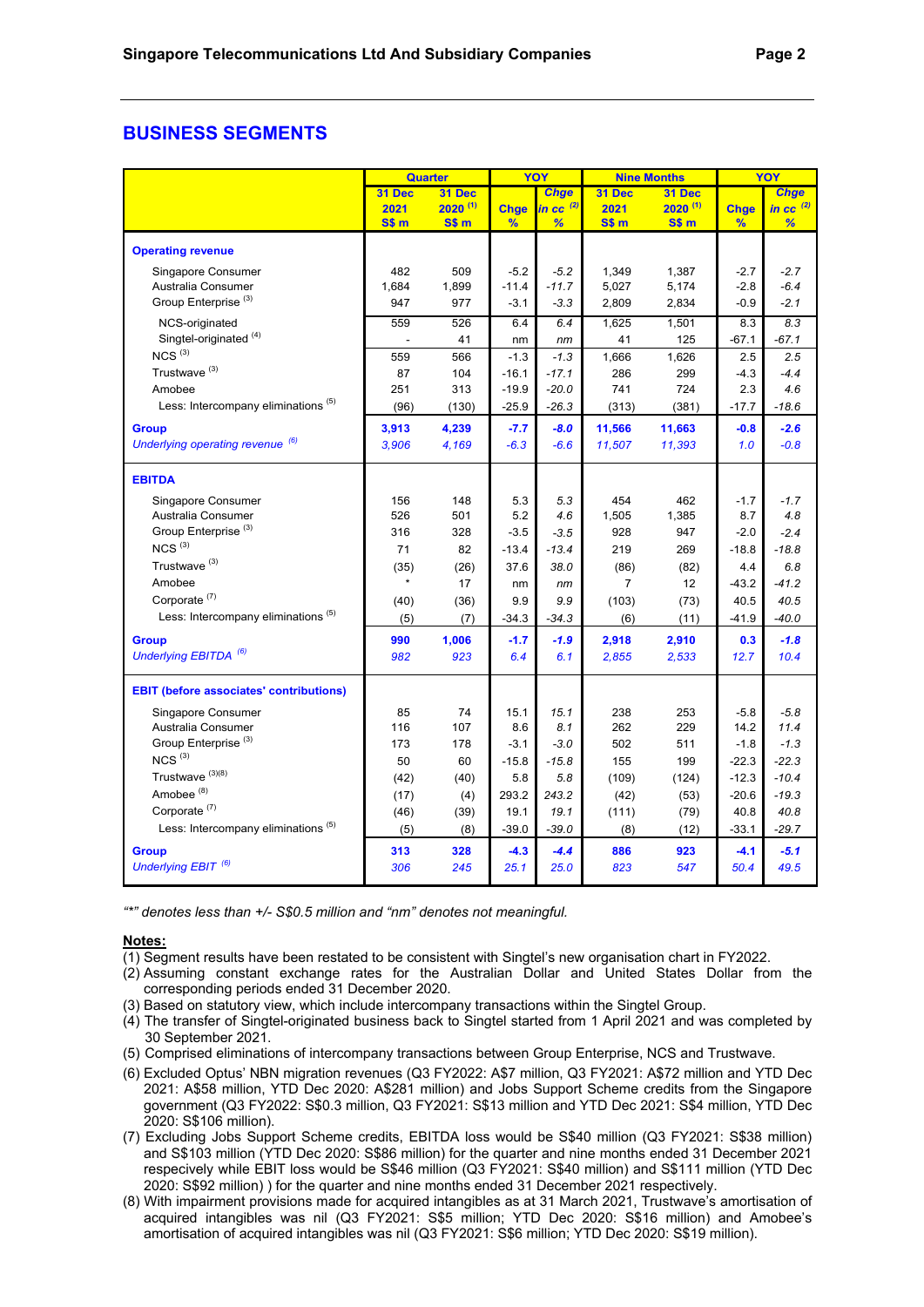# **REVIEW OF GROUP OPERATING PERFORMANCE**

#### **For The Third Quarter Ended 31 December 2021**

The Group's operating performance for the third quarter ended 31 December 2021 was impacted by the resurgence of COVID-19, structural challenges in legacy businesses and lower handset sales. Consolidated operating revenue. EBITDA and EBIT<sup>1</sup> declined by 7.7%, 1.7% and 4.3% respectively on the back of lower NBN migration revenue and equipment sales, as well as minimal Jobs Support Scheme ("**JSS**") credits. In constant currency terms and excluding NBN migration revenue and JSS credits, EBITDA and EBIT1 grew 6.1% and 25% respectively driven by the consumer businesses across Singapore and Australia.

Singapore Consumer recorded a 5.2% decline in operating revenue mainly on account of lower mobile equipment sales revenue due to supply constraints caused by global chipset shortages, lower mobile connections and longer handset replacement cycles. However, mobile service revenue was stable as the increased adoption of higher ARPU 5G plans and higher roaming from increased international travel were offset by lower voice and decline in prepaid from a shrinking foreign customer base. Fixed broadband revenue grew as a result of higher equipment sales. Excluding JSS credits of S\$0.3 million (Q3 FY2021: S\$3 million), EBITDA increased 7.6% due to cost management and some deferred spending.

In Australia, NBN migration revenue of A\$7 million this quarter was significantly lower than A\$72 million in the same quarter last year as migrations near completion. Excluding NBN migration revenue, operating revenue declined 8.7% but EBITDA rose strongly by 20%. Equipment sales revenue fell on lower volume due to stock constraints and weaker retail footfall amid a rising number of COVID-19 cases. The improvement in EBITDA was driven by continued momentum in the mobile business with service revenue up a healthy 5.1% mainly from higher penetration of Optus Choice plans.

Group Enterprise's operating revenue fell 3.1% due mainly to a decline in its legacy carriage business from lower usage and pricing pressures, partly mitigated by higher mobile service revenue. ICT revenue was stable as higher data centre and cybersecurity services were offset by fewer ICT deals compared to the same quarter last year. With lower operating revenue, EBITDA was down 3.5%.

NCS completed the transfer of certain customer contracts to Singtel by the end of September 2021. Excluding these contracts in the last corresponding quarter, NCS' revenue grew by 6.4%. Revenue from its growth engines (Digital, Cloud, Platforms and Cyber2) was up 11% year-on-year, contributing 49% of total operating revenue (Q3 FY2021: 45% contribution). NCS' bookings amounted to a strong S\$611 million for the quarter with a pipeline of projects in various sectors. Excluding JSS credits of S\$6 million in the December 2020 quarter, EBITDA would have been lower by 6.4%, impacted by the transfer of customer contracts to Singtel and increased investment in digital capabilities.

Trustwave reported lower operating revenue and higher losses this quarter following the divestment of its payment card industry compliance business in October 2021.

<sup>&</sup>lt;sup>1</sup> Before associates' contributions.<br><sup>2</sup> Refers to canabilities in Digital (

<sup>2</sup> Refers to capabilities in Digital (data analytics, mobility, artificial intelligence), Cloud (development of cloud strategies and implementations), Platforms (internet of things (IoT) solutions, intelligent data fusion platform and smart video analytics platform) and Cyber (security architecture, threat monitoring, cyber access management, end point and network security).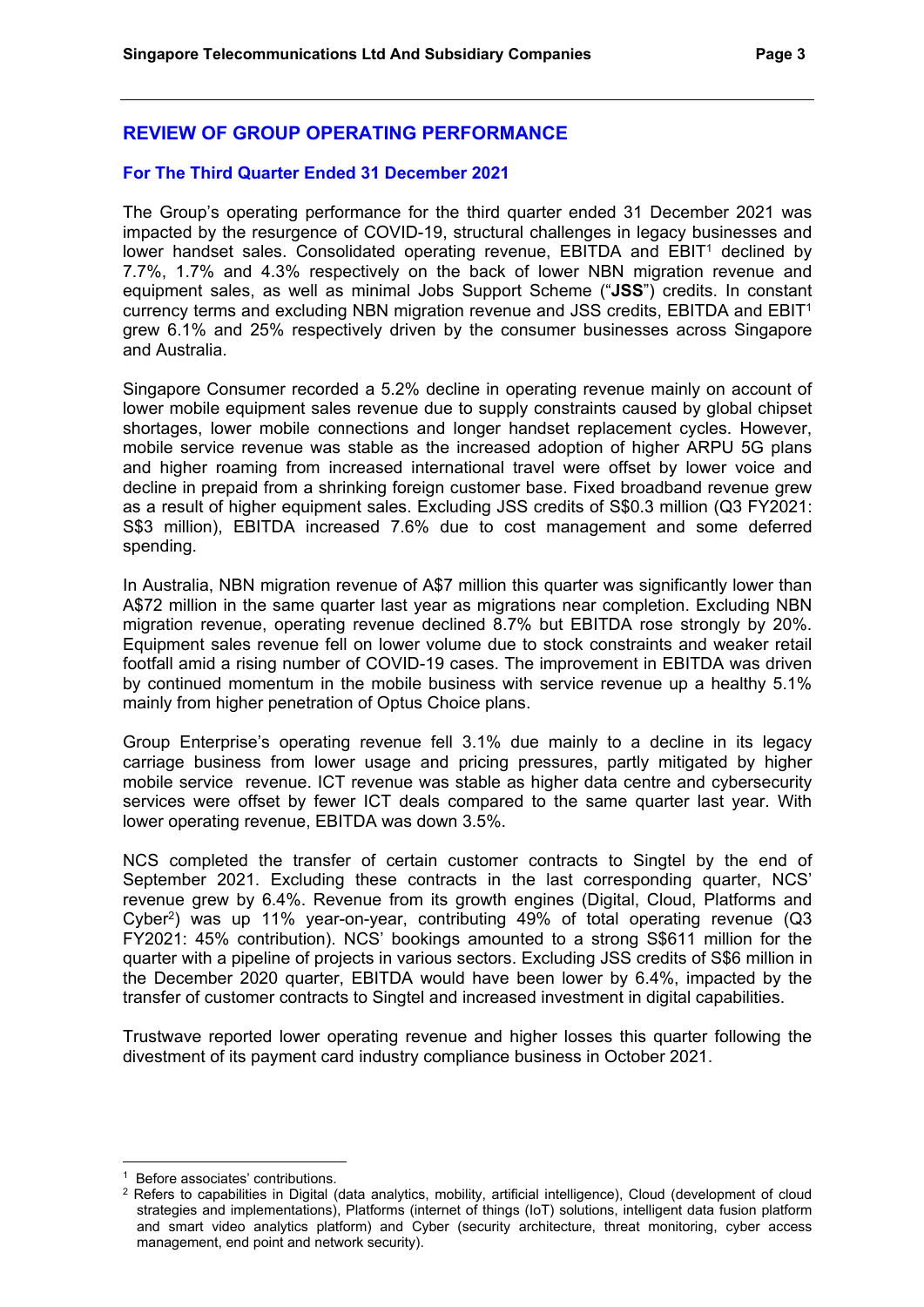Associates' pre-tax profit contribution rose 16%, boosted by a turnaround in Airtel's results from a net loss in the same quarter a year ago to a net profit this quarter. This was due to strong operating momentum in both India and Africa, but partly offset by weaker performance in Telkomsel and Globe amid COVID-19.

Depreciation and amortisation charges were stable. Net finance expense increased 8.1% on higher interest expense mainly from higher tower lease liabilities in Australia.

The Group's tax expense grew in line with increased earnings as well as higher withholding tax expense from receipt of associates' dividends.

Consequently, underlying net profit was stable at S\$473 million this quarter.

The net exceptional gain was mainly attributable to a net gain on disposal of the Group's 70% equity stake in Australia Tower Network Pty Ltd ("**ATN**"), partially offset by provisions for primary tax, interest and penalties arising from an unfavourable Federal Court's judgement on 17 December 2021 for a tax dispute in Australia. Singtel intends to lodge an appeal in respect of the unfavourable judgement. Even though the ultimate tax determination is uncertain, the Group has provided for primary tax, interest and penalties in accordance with relevant accounting standards in the quarter.

Including higher exceptional gains, net profit grew 24% to S\$734 million.

#### **For The Nine Months Ended 31 December 2021**

For the nine months ended 31 December 2021, both operating revenue and EBITDA were stable while EBIT<sup>3</sup> declined 4.1% from the last corresponding period. In constant currency terms and excluding NBN migration revenue and JSS credits, operating revenue was stable, while EBITDA and EBIT<sup>3</sup> rose 10% and 50% respectively driven mainly by Consumer Australia's mobile business. Equipment sales, which have low margins, fell by 11% primarily from supply chain delays.

Associates' pre-tax profit contribution was up 17%, lifted mainly by Airtel's robust performance.

Net finance expense was lower by 21% mainly due to an increase in investment income from a gain on revaluation of a derivative asset.

Consequently, underlying net profit rose 11% to S\$1.46 billion.

After including net exceptional gains compared to net exceptional losses in the last corresponding period, net profit was up a strong 59% to S\$1.69 billion.

<sup>3</sup> Before associates' contributions.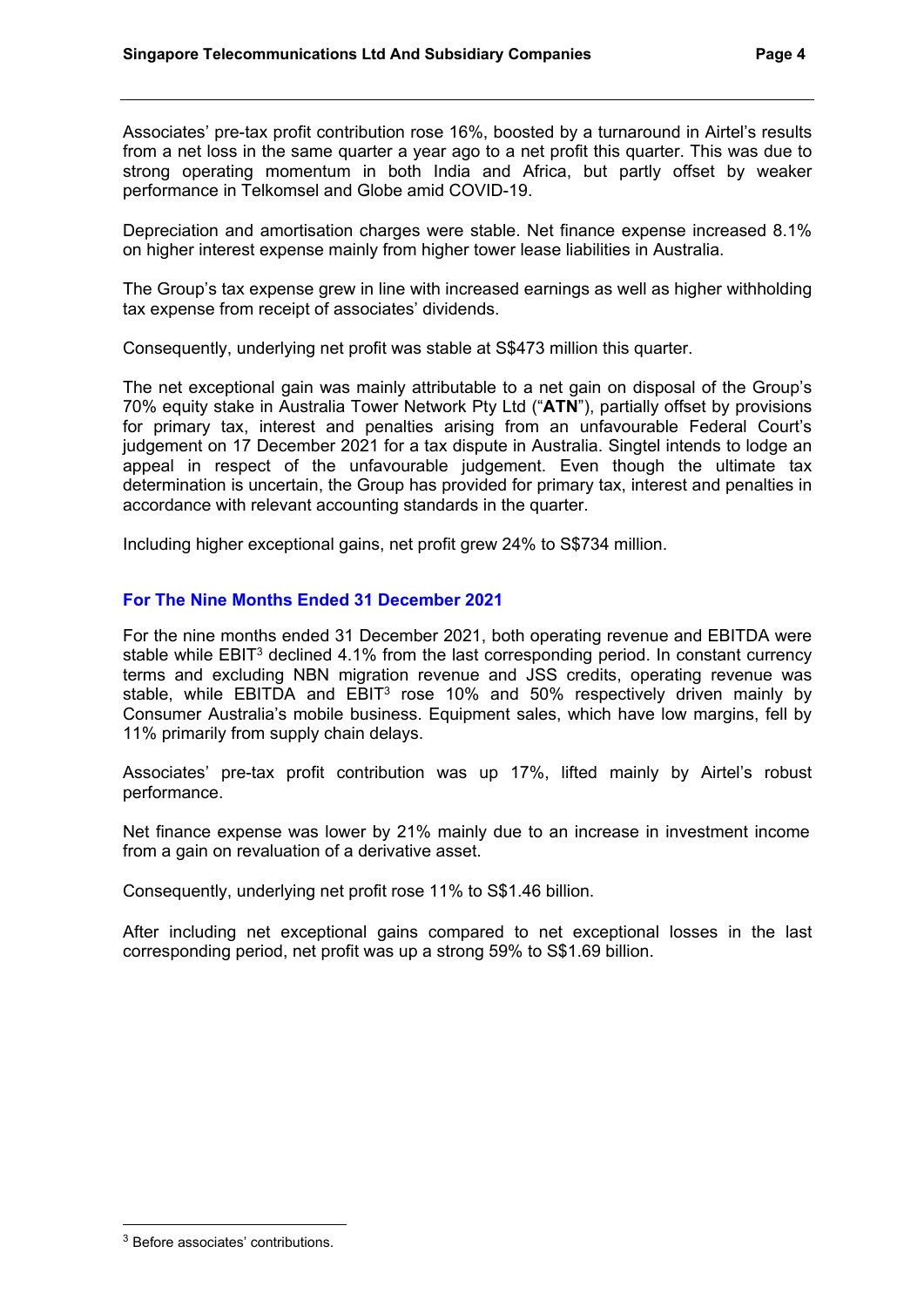|                                       | <b>Quarter</b> |        |               | YOY         | <b>Nine Months</b> |                  |               | YOY                    |
|---------------------------------------|----------------|--------|---------------|-------------|--------------------|------------------|---------------|------------------------|
|                                       | 31 Dec         | 31 Dec |               | <b>Chge</b> | 31 Dec             | 31 Dec           |               | <b>Chge</b>            |
|                                       | 2021           | 2020   | <b>Chge</b>   | in cc $(1)$ | 2021               | 2020             | <b>Chge</b>   | in $cc$ <sup>(1)</sup> |
|                                       | S\$ m          | SSm    | $\frac{9}{6}$ | %           | SSm                | S\$ <sub>m</sub> | $\frac{9}{6}$ | %                      |
| Pre-tax contributions <sup>(2)</sup>  |                |        |               |             |                    |                  |               |                        |
| Telkomsel <sup>(3)</sup>              | 216            | 224    | $-3.4$        | $-4.7$      | 688                | 691              | $-0.4$        | $-0.1$                 |
| <b>AIS</b>                            | 80             | 85     | $-6.5$        | 1.1         | 239                | 251              | $-4.6$        | 1.4                    |
| Intouch $(4)$                         | 23             | 22     | 3.6           | 12.0        | 72                 | 71               | 1.8           | 8.2                    |
| Globe $(3)$                           | 48             | 76     | $-36.3$       | $-33.8$     | 230                | 258              | $-10.8$       | $-8.2$                 |
| Bharti Telecom ("BTL")/ Airtel (3)(5) |                |        |               |             |                    |                  |               |                        |
| - Airtel                              | 104            | (4)    | nm            | nm          | 251                | (17)             | nm            | nm                     |
| $-BTL$                                | (2)            | (1)    | 214.3         | 237.0       | (3)                | (18)             | $-85.7$       | $-85.3$                |
|                                       | 102            | (4)    | nm            | nm          | 249                | (35)             | nm            | nm                     |
| <b>Regional associates</b>            | 469            | 402    | 16.4          | 18.3        | 1,477              | 1,235            | 19.6          | 22.2                   |
| Post-tax contributions <sup>(2)</sup> |                |        |               |             |                    |                  |               |                        |
| Telkomsel <sup>(3)</sup>              | 167            | 178    | $-6.4$        | $-7.7$      | 531                | 541              | $-1.7$        | $-1.4$                 |
| <b>AIS</b>                            | 65             | 74     | $-11.4$       | $-4.2$      | 196                | 212              | $-7.7$        | $-2.0$                 |
| Intouch <sup>(4)</sup>                | 18             | 19     | $-4.2$        | 3.5         | 58                 | 60               | $-2.8$        | 3.2                    |
| Globe $(3)$                           | 37             | 51     | $-27.4$       | $-24.5$     | 173                | 173              | $-0.3$        | 2.5                    |
| BTL/ Airtel (3)(5)                    |                |        |               |             |                    |                  |               |                        |
| - Airtel                              | 47             | (27)   | nm            | nm          | 97                 | (89)             | nm            | nm                     |
| $-BTL$                                | (2)            | (1)    | 130.0         | 131.0       | (3)                | (28)             | $-89.0$       | $-88.5$                |
|                                       | 45             | (28)   | nm            | nm          | 94                 | (117)            | nm            | nm                     |
| <b>Regional associates</b>            | 332            | 294    | 13.0          | 14.9        | 1,052              | 869              | 21.1          | 23.8                   |

# **SHARE OF RESULTS OF REGIONAL ASSOCIATES**

 *"nm" denotes not meaningful.* 

#### **Notes:**

- (1) Assuming constant exchange rates for the regional currencies (Indian Rupee, Indonesian Rupiah, Philippine Peso and Thai Baht) from the corresponding periods ended 31 December 2020.
- (2) The accounts of the regional associates are prepared based on local accounting standards. Where applicable and material, the accounting policies of the regional associates have been adjusted for compliance with the Group's accounting policies.
- (3) Excludes material one-off items which have been classified as exceptional items of the Group.
- (4) Singtel holds an equity interest of 21.2% in Intouch which has an equity interest of 40.5% in AIS.
- (5) Singtel holds an equity interest of 49.4% in BTL (31 December 2020: 49.4%) and an effective equity interest of 31.8% in Airtel (31 December 2020: 31.9%).

Post-tax contributions from the regional associates increased by 13%, boosted by Airtel's profit turnaround. In India, Airtel reported sustained strong performance across all its business segments. Operating revenue grew at double digit, led by robust mobile growth due to tariff hikes and a higher 4G customer base. In Africa, Airtel saw ARPU growth across voice, data and mobile money. On 31 January 2022, Airtel Africa was inducted into Financial Times Stock Exchange (FTSE) 100 Index, underscoring investors' confidence in its business. In Indonesia, Telkomsel's performance was hampered by headwinds from COVID-19, increased price competition as well as weakness in its legacy business. AIS' lower net profit was due to the expiry of some tax incentives and an 8% depreciation of the Thai Baht. Globe's performance was impacted by the devastating damage caused by Typhoon Odette which hit the Philippines in December 2021 and weak consumer spending due to COVID-19.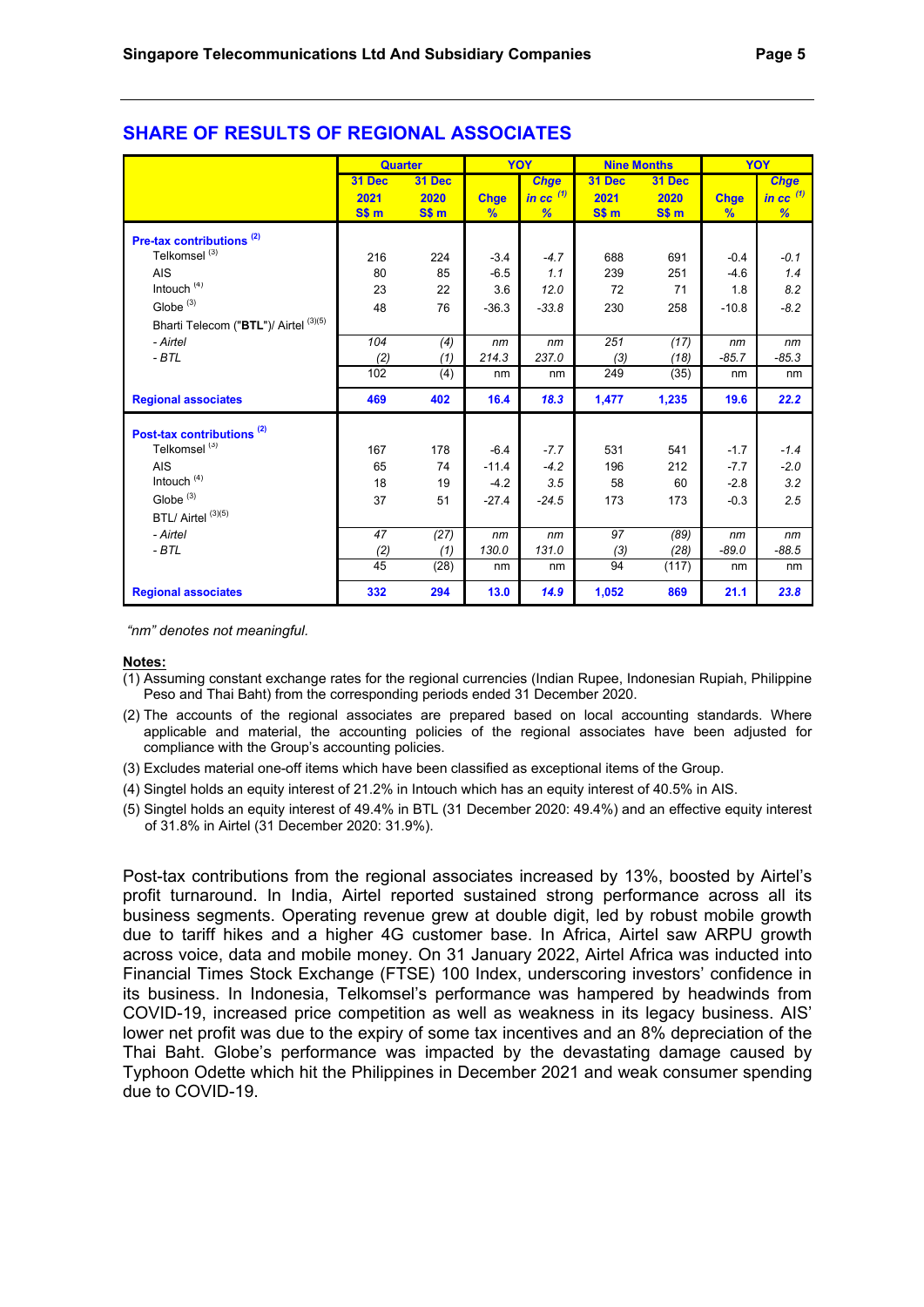### **EXCEPTIONAL ITEMS (1)**

|                                                          | <b>Quarter</b> |               |             | <b>Nine Months</b> |                  |                      |
|----------------------------------------------------------|----------------|---------------|-------------|--------------------|------------------|----------------------|
|                                                          | <b>31 Dec</b>  | <b>31 Dec</b> | <b>YOY</b>  | 31 Dec             | <b>31 Dec</b>    | <b>YOY</b>           |
|                                                          | 2021           | 2020          | <b>Chge</b> | 2021               | 2020             | <b>Chge</b>          |
|                                                          | SSm            | SSm           | $\%$        | SSm                | S\$ <sub>m</sub> | $\frac{9}{6}$        |
| Net gain on sale of 70% stake in ATN                     | 538            | ۰             | nm          | 538                | ۰                | nm                   |
| Dilution gain on Airtel                                  |                | ۰             | ٠           |                    | 550              | nm                   |
| Provisions for primary tax, interest and penalties (net) | (316)          | ۰             | nm          | (316)              | ٠                | nm                   |
| Staff restructuring costs                                | (2)            | $\star$       | nm          | (20)               | (8)              | 164.9                |
| Others <sup>(2)</sup>                                    | (1)            | (1)           | $-14.3$     | (13)               | (2)              | $^{\textregistered}$ |
| Group exceptional items (post-tax)                       | 220            | (1)           | nm          | 189                | 540              | $-65.0$              |
| Share of Globe's one-off items                           | 36             | (15)          | nm          | 36                 | (15)             | nm                   |
| Share of Airtel's one-off items                          | 6              | 72            | $-92.2$     | (26)               | (840)            | $-96.9$              |
| Share of Telkomsel's one-off items                       |                | 60            | nm          | 33                 | 60               | $-44.8$              |
| Share of associates' exceptional items (post-tax)        | 41             | 117           | $-64.6$     | 43                 | (795)            | nm                   |
| <b>Net exceptional gains/ (losses)</b>                   | 261            | 116           | 125.3       | 232                | (255)            | nm                   |

*"\*" denotes less than +/-S\$0.5 million, "@" denotes more than +/- 500% and "nm" denotes not meaningful.* 

#### **Notes:**

- (1) Exceptional items are material non-recurring items for which separate disclosure is considered necessary to avoid distortion of reported results of performance.
- (2) Comprised mainly stamp duty and other fees related to the restructuring of tower infrastructure assets in Australia.

The net exceptional gains this quarter comprised mainly a net gain on disposal of the Group's 70% equity stake in ATN and provisions for primary tax, interest and penalties for a tax dispute in Australia.

On 17 November 2021, the Group completed the sale of 70% of the shares in ATN for a consideration of S\$1.9 billion. The net gain on this disposal was S\$538 million. Following completion, ATN ceased to be a subsidiary of the Group.

On 17 December 2021, the Group's wholly-owned subsidiary Singapore Telecom Australia Investments Pty Ltd ("**STAI**") received an unfavourable judgement from the Federal Court of Australia in respect of its action against the Commissioner of Taxation. The court case relates to the acquisition financing of Singtel Optus Pty Limited in 2001. In 2016 and 2017, STAI received amended assessments from the Australian Taxation Office ("**ATO**") amounting to A\$393 million, comprising primary tax of A\$268 million, interest of A\$58 million and penalties of A\$67 million. STAI's holding company, Singtel Australia Investment Ltd, would be entitled to a corresponding refund of withholding tax estimated at A\$89 million. STAI will be lodging an appeal and will continue to defer payment of the primary tax4, interest and penalties until the due legal process is completed. Even though the ultimate tax determination is uncertain, the Group has made provisions for primary tax, interest<sup>5</sup> and penalties, net of refund of withholding tax and tax credit on interest, in respect of the above-mentioned exposures totalling S\$316 million (A\$324 million) in accordance with the relevant accounting standards this quarter.

<sup>&</sup>lt;sup>4</sup> In accordance with the ATO administrative practice, STAI had paid a minimum amount of 50% of the assessed primary tax of A\$134 million on 21 November 2016. This was accounted as a receivable in the financial statements in prior periods.

 $<sup>5</sup>$  Including general interest charges on the primary tax from the date the amended assessments were issued up</sup> to 31 December 2021.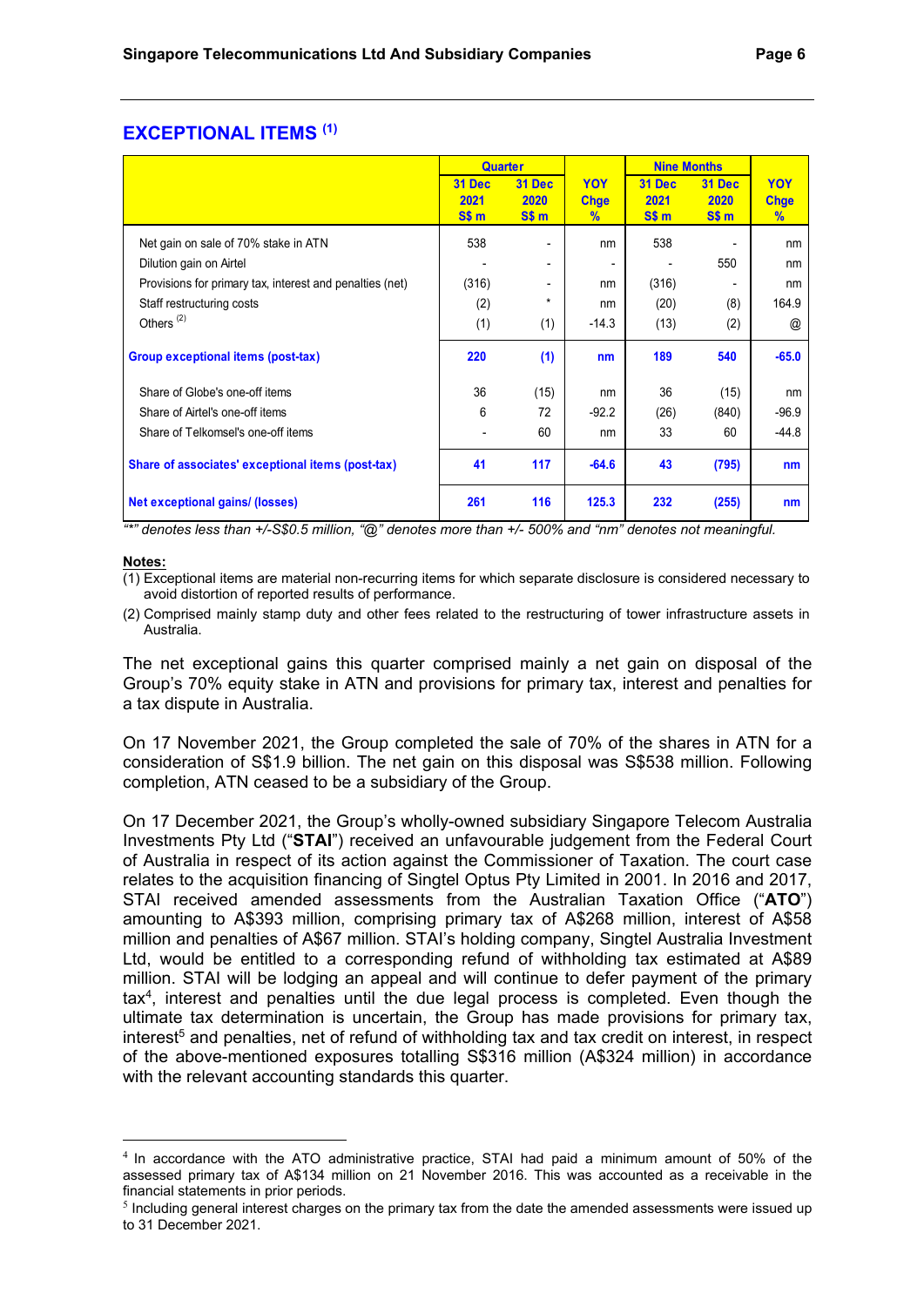The Group also recorded its share of net exceptional gains from Globe and Airtel. Globe's one-off items included a fair value gain on its retained interest in its joint venture, Globe Fintech Innovations, Inc. ("**Mynt**"), following a capital investment into Mynt during the quarter, as well as certain asset impairment charges. Airtel's one-off items included a fair value gain on revaluation of its foreign currency convertible bonds<sup>6</sup> and a gain on sale of its towers in Africa.

<sup>6</sup> This is recorded in equity by Airtel in accordance with Indian Accounting Standards. Singtel records the share of such gain or loss in income statement under International Financial Reporting Standards.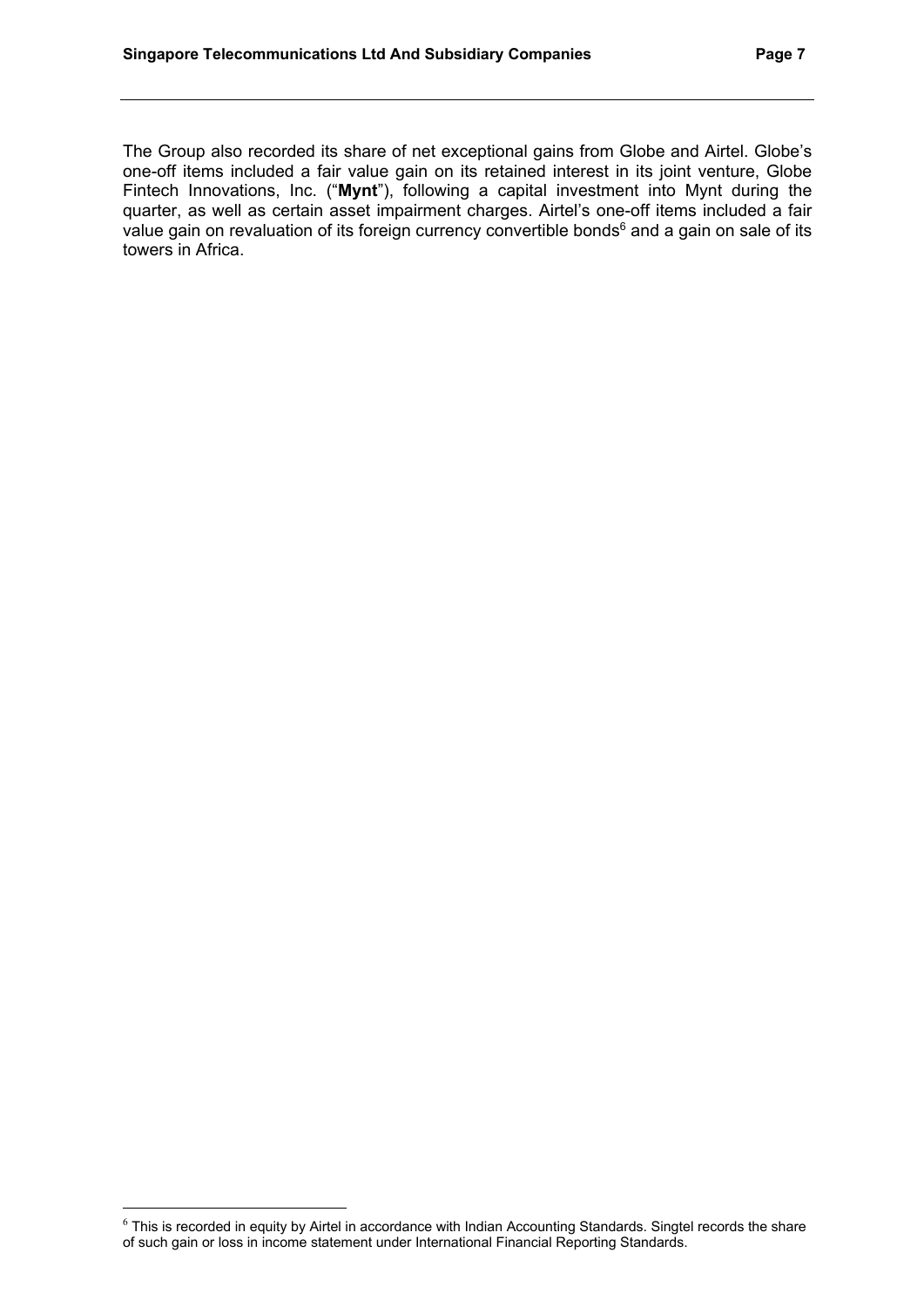### **APPENDIX 1 – KEY PRODUCT INFORMATION**

### **SINGAPORE PRODUCT DRIVERS**

|                                                                  | <b>Quarter</b> |        |                | <b>Nine Months</b> | YOY    |             |
|------------------------------------------------------------------|----------------|--------|----------------|--------------------|--------|-------------|
|                                                                  | 31 Dec         | 30 Sep | 31 Dec         | 31 Dec             | 31 Dec | <b>Chge</b> |
|                                                                  | 2021           | 2021   | 2020           | 2021               | 2020   | %           |
| <b>Mobile</b>                                                    |                |        |                |                    |        |             |
| Mobile revenue (S\$'M) <sup>(1)</sup>                            | 507            | 448    | 539            | 1,359              | 1,418  | $-4.1$      |
| Mobile service revenue (S\$'M) <sup>(2)</sup>                    | 286            | 287    | 281            | 852                | 852    | $**$        |
| <b>Number of mobile customers (000s)</b>                         |                |        |                |                    |        |             |
| Prepaid                                                          | 1,319          | 1,349  | 1,393          | 1,319              | 1,393  | $-5.3$      |
| Postpaid                                                         | 2,827          | 2,811  | 2,769          | 2,827              | 2,769  | 2.1         |
| <b>Total</b>                                                     | 4,146          | 4,160  | 4,162          | 4,146              | 4,162  | $-0.4$      |
| Average revenue per customer per month (3)(4)<br>(S\$ per month) |                |        |                |                    |        |             |
| Prepaid                                                          | 11             | 13     | 14             | 13                 | 13     | $-3.1$      |
| Postpaid                                                         | 30             | 29     | 29             | 29                 | 29     | 0.3         |
| <b>Blended</b>                                                   | 24             | 24     | 23             | 23                 | 23     | 1.2         |
| Data usage (GB per month) <sup>(5)</sup>                         | 8              | 8      | $\overline{7}$ | 8                  | 6      | 35.6        |
| <b>Fixed Broadband</b>                                           |                |        |                |                    |        |             |
| Fixed broadband revenue (S\$'M) (6)                              | 122            | 122    | 119            | 363                | 354    | 2.5         |
| <b>Fixed broadband lines (000s)</b>                              | 659            | 656    | 647            | 659                | 647    | 1.8         |
| Pay TV                                                           |                |        |                |                    |        |             |
| <b>Singtel TV revenue (S\$'M)</b>                                | 49             | 50     | 51             | 151                | 154    | $-2.0$      |
| <b>Residential TV customers (000s)</b>                           | 362            | 368    | 375            | 362                | 375    | $-3.5$      |
| <b>Fixed Voice</b>                                               |                |        |                |                    |        |             |
| <b>Fixed voice revenue (S\$'M)</b>                               | 58             | 60     | 66             | 179                | 203    | $-12.2$     |

 *"\*\*" denotes less than +/-0.05%.* 

- $\overline{(1)}$  Comprised mobile service revenue, sales of mobile equipment and handset leasing.
- (2) This is determined net of bill rebates and prepaid sales discount, and includes mobile revenue earned from international telephone calls and broadband bundles.
- (3) Average Revenue Per User (ARPU) is based on average number of subscribers, calculated as the simple average of opening and closing number of subscribers.
- (4) Included revenue earned from international telephone calls. For prepaid, ARPU is computed net of bill rebates and discounts.
- (5) Data usage of postpaid smartphone customers from both Consumer and Enterprise segments.
- (6) Comprised broadband service revenue and sales of equipment.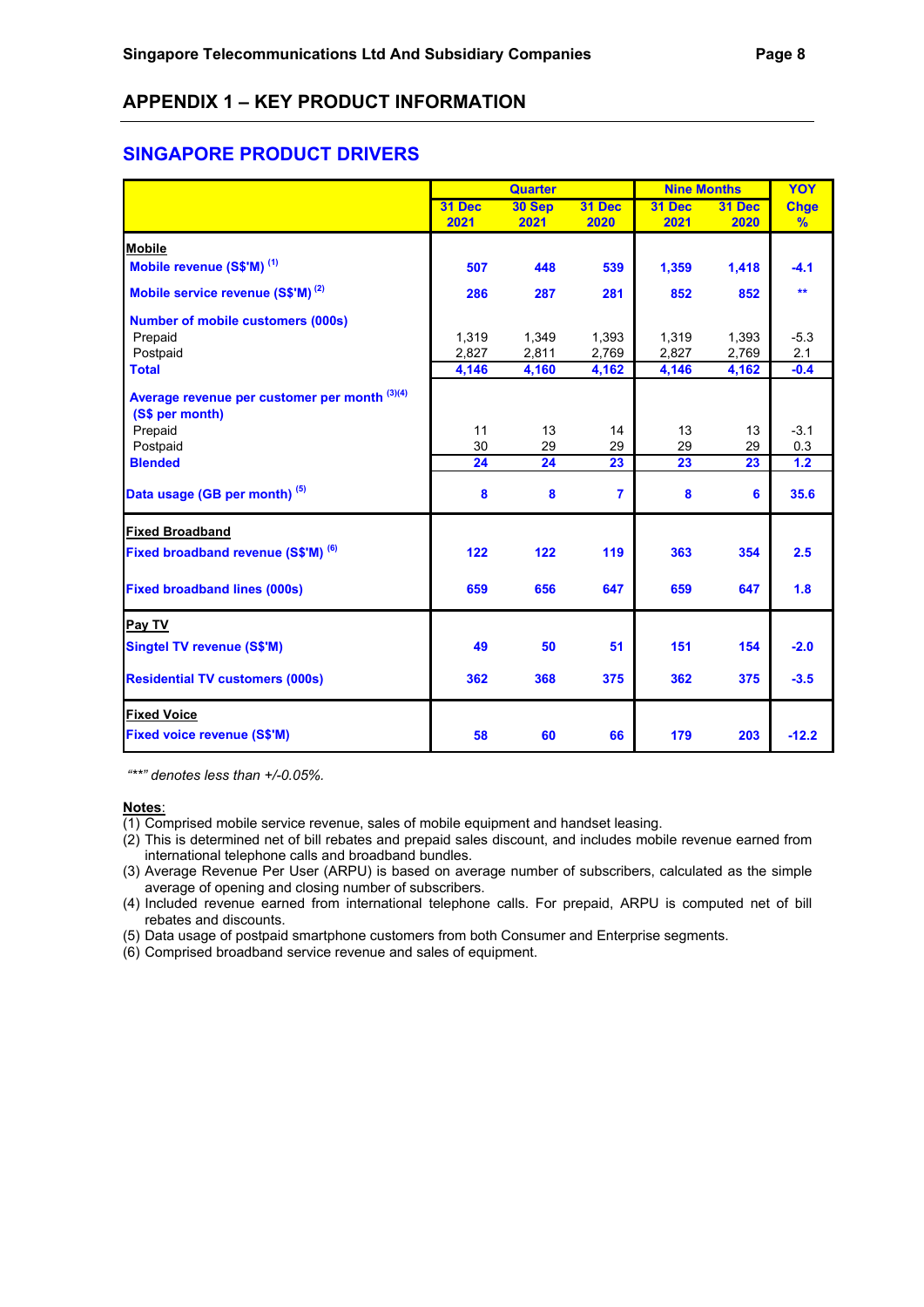# **APPENDIX 1 – KEY PRODUCT INFORMATION**

### **AUSTRALIA PRODUCT DRIVERS**

|                                                                          | YOY<br><b>Quarter</b><br><b>Nine Months</b> |        | YOY    |               |        |        |               |
|--------------------------------------------------------------------------|---------------------------------------------|--------|--------|---------------|--------|--------|---------------|
|                                                                          | 31 Dec                                      | 30 Sep | 31 Dec | <b>Chge</b>   | 31 Dec | 31 Dec | <b>Chge</b>   |
|                                                                          | 2021                                        | 2021   | 2020   | $\frac{9}{6}$ | 2021   | 2020   | $\frac{9}{6}$ |
| <b>Mobile</b>                                                            |                                             |        |        |               |        |        |               |
| Optus' mobile revenue (A\$'M) <sup>(1)</sup>                             | 1,320                                       | 1,245  | 1,470  | $-10.2$       | 3,831  | 3,906  | $-1.9$        |
| Optus' mobile service revenue (A\$'M)                                    | 922                                         | 931    | 875    | 5.4           | 2,767  | 2,556  | 8.2           |
| <b>Number of mobile customers (000s)</b>                                 |                                             |        |        |               |        |        |               |
| Prepaid                                                                  | 3,014                                       | 2,983  | 2,997  | 0.6           | 3,014  | 2,997  | 0.6           |
| Postpaid                                                                 | 5,884                                       | 5,848  | 5,729  | 2.7           | 5,884  | 5,729  | 2.7           |
| Connected devices <sup>(2)</sup>                                         | 1,002                                       | 992    | 1,037  | $-3.3$        | 1.002  | 1,037  | $-3.3$        |
| <b>Total</b>                                                             | 9,900                                       | 9,823  | 9,763  | 1.4           | 9,900  | 9,763  | 1.4           |
| Average revenue per customer per month <sup>(3)</sup><br>(A\$ per month) |                                             |        |        |               |        |        |               |
| Prepaid                                                                  | 20                                          | 20     | 19     | 6.2           | 20     | 18     | 9.4           |
| Postpaid                                                                 | 40                                          | 40     | 38     | 3.1           | 40     | 37     | 8.6           |
| Connected devices <sup>(2)</sup>                                         | 15                                          | 14     | 13     | 11.2          | 14     | 13     | 8.8           |
| <b>Blended</b>                                                           | 31                                          | 32     | 30     | 4.8           | 31     | 28     | 10.2          |
| Data usage (GB per month) (4)                                            | 12                                          | 12     | 11     | 9.7           | 12     | 10     | 14.1          |
| Home                                                                     |                                             |        |        |               |        |        |               |
| Blended Home ARPU (A\$) <sup>(5)</sup>                                   | 72                                          | 70     | 69     | 4.8           | 71     | 70     | 1.1           |
| Home customers (000s) <sup>(6)</sup>                                     |                                             |        |        |               |        |        |               |
| <b>NBN</b>                                                               | 1,093                                       | 1,082  | 1,035  | 5.6           | 1,093  | 1,035  | 5.6           |
| <b>Fixed Wireless Access</b>                                             | 207                                         | 211    | 208    | $-0.4$        | 207    | 208    | $-0.4$        |
| Others <sup>(7)</sup>                                                    | 16                                          | 24     | 83     | $-80.7$       | 16     | 83     | $-80.7$       |
| <b>Total</b>                                                             | 1,316                                       | 1,317  | 1,326  | $-0.7$        | 1,316  | 1,326  | $-0.7$        |
| <b>Optus Sport customers (000s)</b>                                      | 1,007                                       | 1,005  | 871    | 15.6          | 1,007  | 871    | 15.6          |

#### **Notes:**

 $\overline{(1)}$  Comprised mobile service revenue (both outgoing and incoming), sales of equipment and handset leasing.

(2) Defined as data-only SIMs and included customers on both prepaid and postpaid plans.

(3) Based on average number of customers, calculated as the simple average of opening and closing number

- of customers. (4) Based on postpaid handset monthly usage.
- (5) Excluded NBN migration revenue.

(6) Referred to retail customers who take up broadband (including fixed/ 4G/ 5G internet) and/ or voice.

(7) Comprised customers on Hybrid Fiber Coaxial (HFC)/ Unbundled Local Loop (ULL).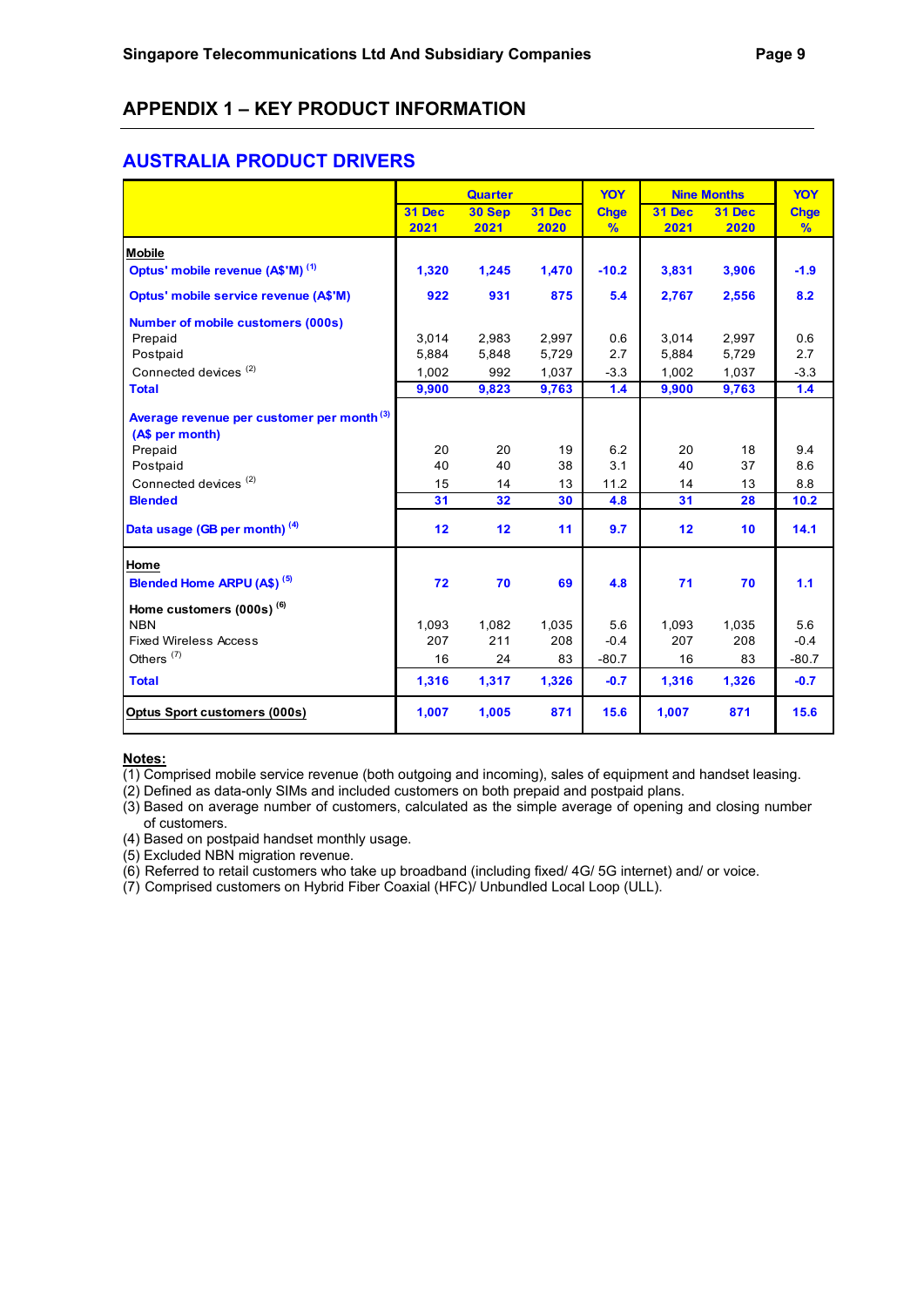# **APPENDIX 1 – KEY PRODUCT INFORMATION**

### **ENTERPRISE BUSINESS DRIVERS**

|                                                       |        | <b>Quarter</b> |               | <b>Nine months</b> | YOY    |             |
|-------------------------------------------------------|--------|----------------|---------------|--------------------|--------|-------------|
|                                                       | 31 Dec | 30 Sep         | <b>31 Dec</b> | <b>31 Dec</b>      | 31 Dec | <b>Chge</b> |
|                                                       | 2021   | 2021           | 2020          | 2021               | 2020   | %           |
| VPN and leased line connections (000s) <sup>(1)</sup> | 95     | 97             | 101           | 95                 | 101    | $-5.9$      |
| Singapore                                             | 70     | 71             | 73            | 70                 | 73     | $-4.2$      |
| Australia                                             | 25     | 26             | 27            | 25                 | 27     | $-10.3$     |
| <b>NCS bookings (S\$'M)</b>                           | 611    | 608            | 809           | 1,692              | 1,565  | 8.1         |

**Note:** 

(1) VPN and leased line connections are business grade network connections including IP VPN, domestic and international leased circuits, and ISDN services.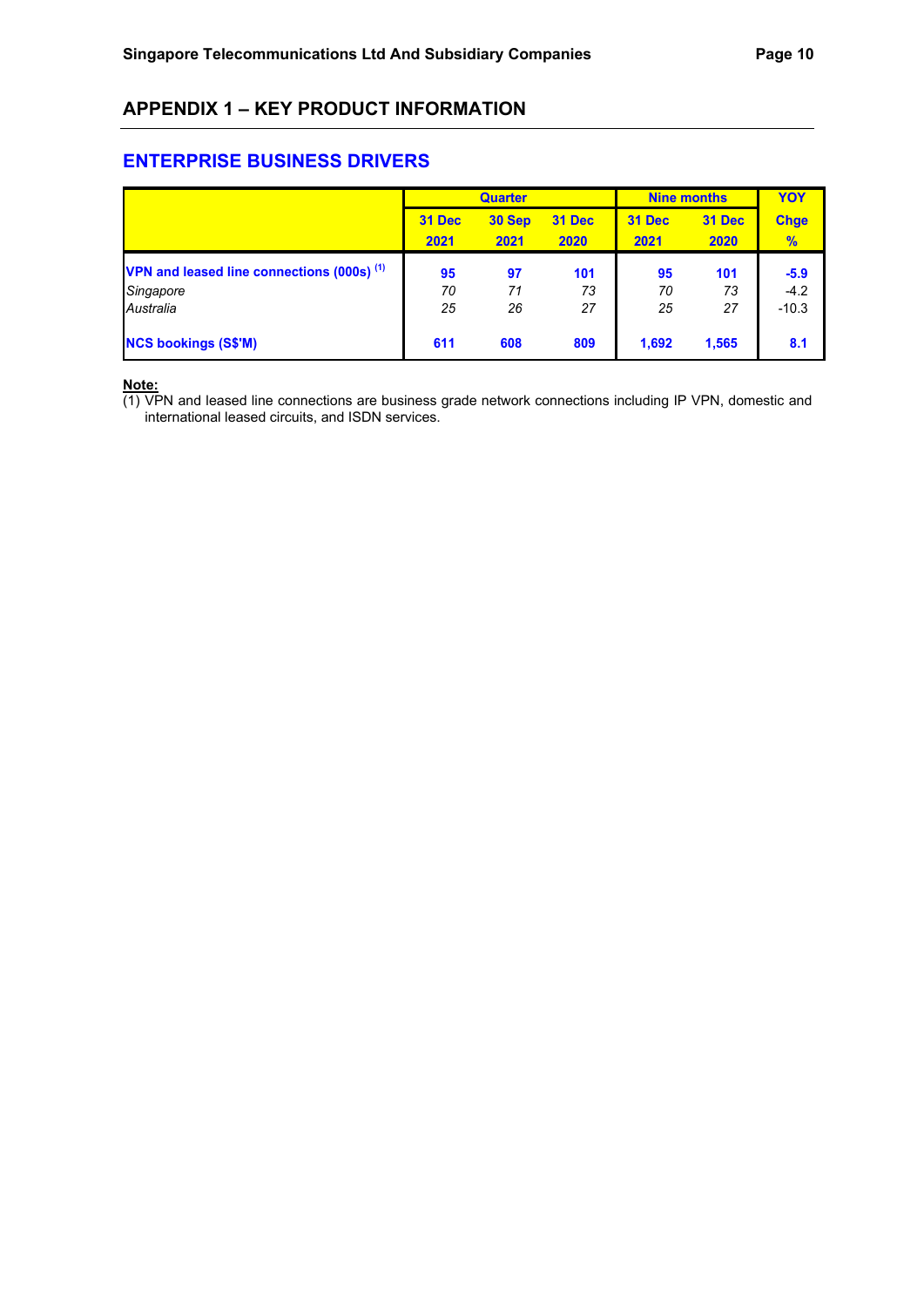#### **APPENDIX 2 – FY2021 QUARTERLY SEGMENTS RESULTS (RESTATED)**

With effect from 1 April 2021, the Group's segment reporting has been changed to reflect the Group's new organisation structure. The results for the comparative periods have been restated on the same basis.

Both **Singapore Consumer** and **Australia Consumer** offer mobile, fixed broadband, voice, pay television, content and digital services, as well as equipment sales. In addition, Singapore Consumer offers mobile financial services such as Dash's payment and remittance business.

**Group Enterprise**, **NCS** and **Trustwave** provide comprehensive and integrated ICT solutions to enterprise customers in Singapore, Australia, United States of America, Europe and the region. In addition, Group Enterprise offers mobile, fixed voice and data services, as well as equipment sales.

**Amobee**, the digital marketing arm of the Group, offers digital media and advertising services.

**Corporate** comprises the costs of Group functions not allocated to the business segments.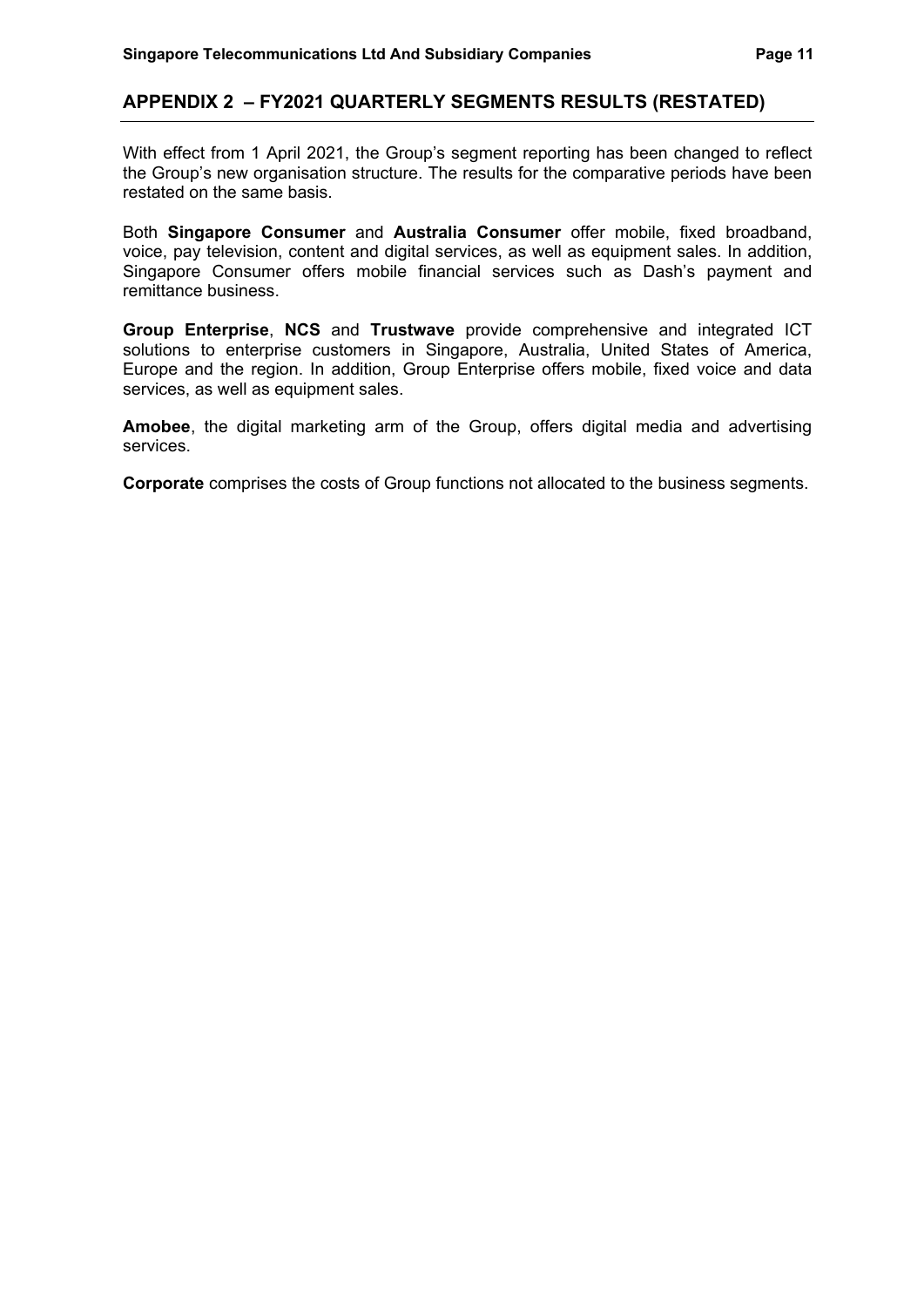# **APPENDIX 2 – FY2021 QUARTERLY SEGMENTS RESULTS (RESTATED)**

|                                                                   |                  | <b>Quarter</b> |            |            | Year       |
|-------------------------------------------------------------------|------------------|----------------|------------|------------|------------|
|                                                                   | 30 Jun           | 30 Sep         | 31 Dec     | 31 Mar     | 31 Mar     |
|                                                                   | 2020             | 2020           | 2020       | 2021       | 2021       |
|                                                                   | S\$ <sub>m</sub> | SSm            | SSm        | SSm        | SSm        |
| <b>Operating revenue</b>                                          |                  |                |            |            |            |
| Singapore Consumer                                                | 409              | 470            | 509        | 446        | 1,833      |
| Australia Consumer                                                | 1,595            | 1,680          | 1,899      | 1,783      | 6,957      |
| Group Enterprise <sup>(1)</sup><br>$NCS$ <sup>(1)</sup>           | 900              | 957            | 977        | 936        | 3,770      |
| Trustwave <sup>(1)</sup>                                          | 499              | 560            | 566        | 659        | 2,285      |
| Amobee                                                            | 96<br>151        | 100<br>259     | 104<br>313 | 110<br>182 | 410<br>906 |
| Less: Intercompany eliminations <sup>(2)</sup>                    | (115)            | (136)          | (130)      | (136)      | (517)      |
|                                                                   |                  |                |            |            |            |
| <b>Group</b>                                                      | 3,534            | 3,891          | 4,239      | 3,981      | 15,644     |
| Underlying operating revenue <sup>(3)</sup>                       | 3,433            | 3,791          | 4,169      | 3,943      | 15,336     |
| <b>EBITDA</b>                                                     |                  |                |            |            |            |
| Singapore Consumer                                                | 156              | 158            | 148        | 140        | 602        |
| Australia Consumer                                                | 410              | 475            | 501        | 465        | 1,850      |
| Group Enterprise <sup>(1)</sup>                                   | 306              | 314            | 328        | 311        | 1,259      |
| $NCS$ <sup>(1)</sup>                                              | 83               | 104            | 82         | 82         | 351        |
| Trustwave <sup>(1)</sup>                                          | (27)             | (29)           | (26)       | (26)       | (108)      |
| Amobee                                                            | (12)             | $\overline{7}$ | 17         | (7)        | 5          |
| Corporate                                                         | (17)             | (20)           | (36)       | (53)       | (126)      |
| Less: Intercompany eliminations <sup>(2)</sup>                    | (1)              | (3)            | (7)        | 10         | $\star$    |
| <b>Group</b>                                                      | 897              | 1,006          | 1,006      | 922        | 3,832      |
| Underlying EBITDA <sup>(3)</sup>                                  | 727              | 883            | 923        | 883        | 3,417      |
| <b>EBIT</b> (before associates' contributions)                    |                  |                |            |            |            |
| Singapore Consumer                                                | 90               | 89             | 74         | 67         | 320        |
| Australia Consumer                                                | 41               | 82             | 107        | 63         | 292        |
| Group Enterprise <sup>(1)</sup>                                   | 166              | 167            | 178        | 150        | 660        |
| $NCS$ <sup>(1)</sup>                                              | 59               | 80             | 60         | 58         | 258        |
| Trustwave <sup>(1)</sup>                                          | (41)             | (43)           | (40)       | (42)       | (166)      |
| Amobee                                                            | (33)             | (16)           | (4)        | (29)       | (82)       |
| Corporate                                                         | (19)             | (21)           | (39)       | (55)       | (134)      |
| Less: Intercompany eliminations <sup>(2)</sup>                    | (1)              | (3)            | (8)        | 9          | (2)        |
| <b>Group</b>                                                      | 262              | 334            | 328        | 223        | 1,147      |
| Underlying EBIT (before associates' contributions) <sup>(3)</sup> | 92               | 211            | 245        | 185        | 732        |

*"\*" denotes less than +/-S\$0.5 million*

- (1) Based on statutory view, which include intercompany transactions within the Singtel Group.
- (2) Comprised eliminations of intercompany transactions between Group Enterprise, NCS and Trustwave.
- (3) Excluded Optus' NBN migration revenues in Australia and Jobs Support Scheme credits from the Singapore government.